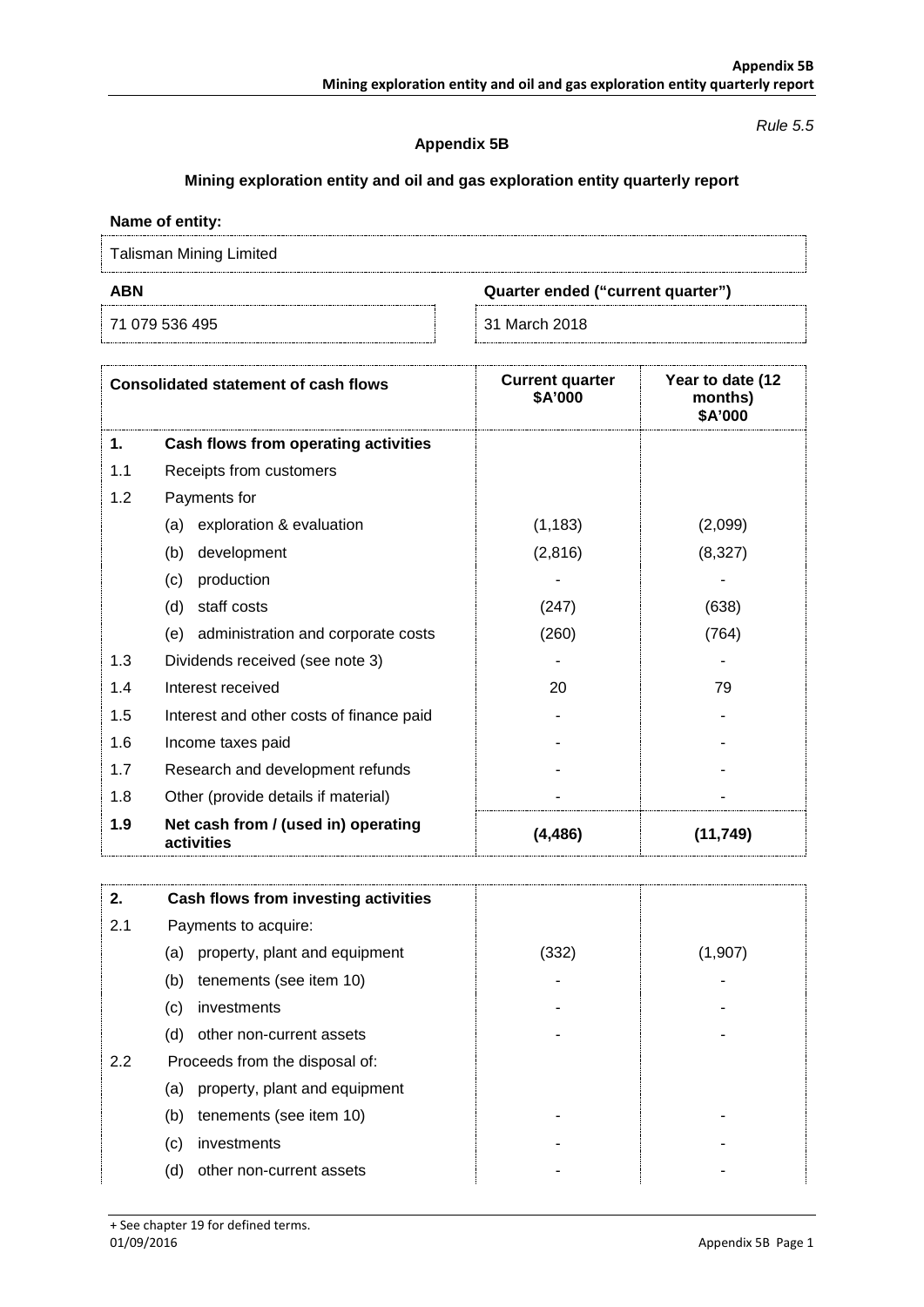| <b>Consolidated statement of cash flows</b> |                                                   | <b>Current quarter</b><br>\$A'000 | Year to date (12<br>months)<br>\$A'000 |
|---------------------------------------------|---------------------------------------------------|-----------------------------------|----------------------------------------|
| 2.3                                         | Cash flows from loans to other entities           |                                   |                                        |
| 2.4                                         | Dividends received (see note 3)                   |                                   |                                        |
| 2.5                                         | Other (provide details if material)               |                                   |                                        |
| 2.6                                         | Net cash from / (used in) investing<br>activities | 332                               | 1.907                                  |

| 3.   | Cash flows from financing activities                                           |       |         |
|------|--------------------------------------------------------------------------------|-------|---------|
| 3.1  | Proceeds from issues of shares                                                 |       |         |
| 3.2  | Proceeds from issue of convertible notes                                       |       |         |
| 3.3  | Proceeds from exercise of share options                                        |       |         |
| 3.4  | Transaction costs related to issues of<br>shares, convertible notes or options |       |         |
| 3.5  | Proceeds from borrowings                                                       | 4,097 | 14,395  |
| 3.6  | Repayment of borrowings                                                        |       |         |
| 3.7  | Transaction costs related to loans and<br>borrowings                           | (456) | (1,249) |
| 3.8  | Dividends paid                                                                 |       |         |
| 3.9  | Other (provide details if material)                                            |       |         |
| 3.10 | Net cash from / (used in) financing<br>activities                              | 3,641 | 13,146  |

| 4.  | Net increase / (decrease) in cash and<br>cash equivalents for the period |         |           |
|-----|--------------------------------------------------------------------------|---------|-----------|
| 4.1 | Cash and cash equivalents at beginning of<br>period                      | 12.145  | 11,588    |
| 4.2 | Net cash from / (used in) operating<br>activities (item 1.9 above)       | (4,486) | (11, 749) |
| 4.3 | Net cash from / (used in) investing activities<br>(item 2.6 above)       | (332)   | (1,907)   |
| 4.4 | Net cash from / (used in) financing activities<br>item 3.10 above)       | 3.641   | 13.146    |
| 4.5 | Effect of movement in exchange rates on<br>cash held                     | 343     | 233       |
| 4.6 | Cash and cash equivalents at end of<br>period                            | 11,311  | 11,311    |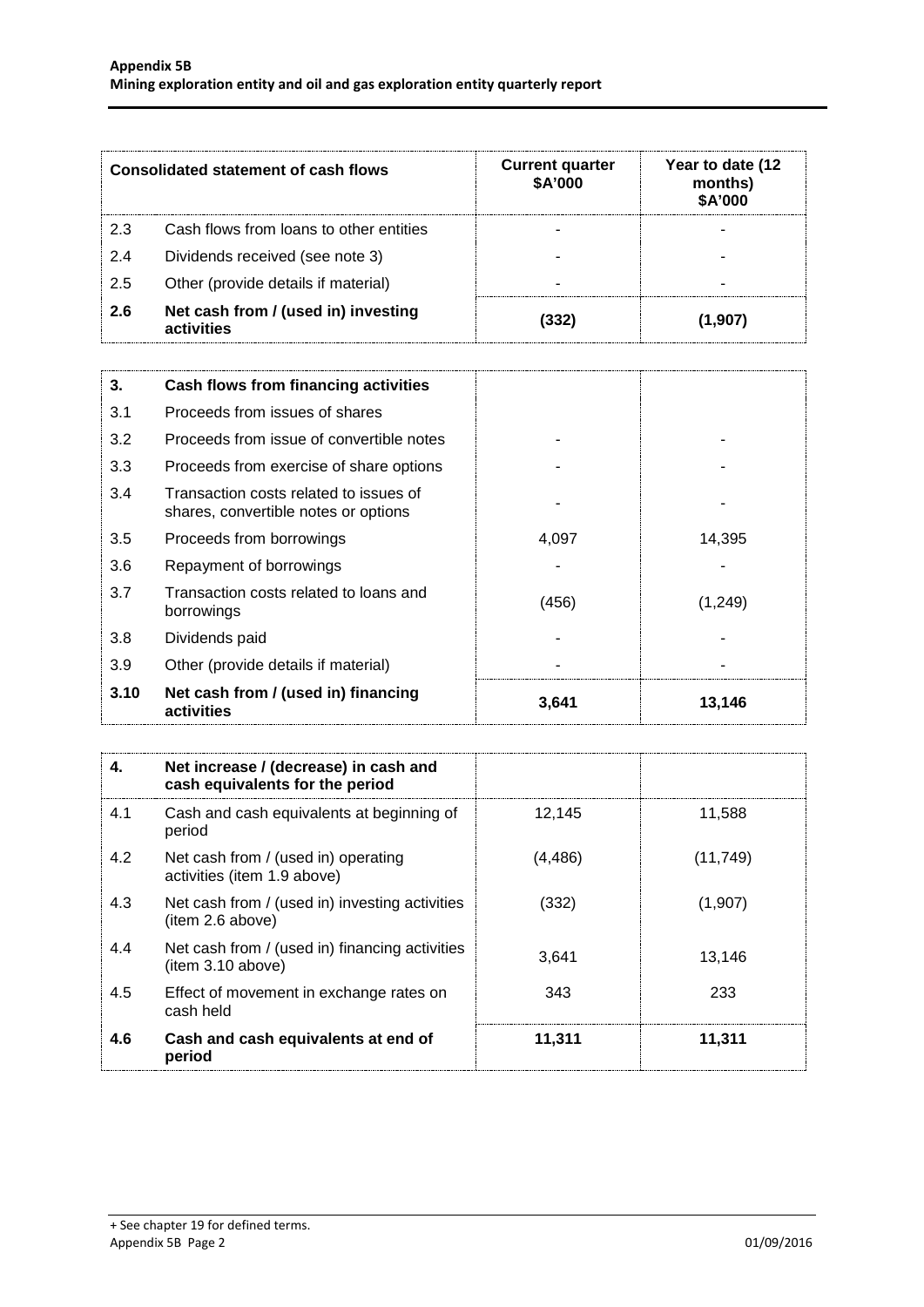| 5.  | Reconciliation of cash and cash<br>equivalents<br>at the end of the quarter (as shown in the<br>consolidated statement of cash flows) to the<br>related items in the accounts | <b>Current quarter</b><br>\$A'000 | <b>Previous quarter</b><br>\$A'000 |
|-----|-------------------------------------------------------------------------------------------------------------------------------------------------------------------------------|-----------------------------------|------------------------------------|
| 5.1 | Bank balances                                                                                                                                                                 | 4.689                             | 2.589                              |
| 5.2 | Call deposits                                                                                                                                                                 | 1.715                             | 3.155                              |
| 5.3 | <b>Bank overdrafts</b>                                                                                                                                                        |                                   |                                    |
| 5.4 | Other (restricted cash in Doolgunna Joint Venture<br>with Sandfire Resources NL and \$4M restricted cash<br>in Equity Reserve account for Monty Finance Facility)             | 4.907                             | 6,401                              |
| 5.5 | Cash and cash equivalents at end of<br>quarter (should equal item 4.6 above)                                                                                                  | 11,311                            | 12,145                             |

| 6. | Payments to directors of the entity and their associates |
|----|----------------------------------------------------------|
|    |                                                          |

- 6.1 Aggregate amount of payments to these parties included in item 1.2 158
- 6.2 Aggregate amount of cash flow from loans to these parties included in item 2.3
- 6.3 Include below any explanation necessary to understand the transactions included in items 6.1 and 6.2

Short term and post-employment benefits paid to Executive and Non-Executive Directors.

# **7.** Payments to related entities of the entity and their associates Current quarter

- 7.1 Aggregate amount of payments to these parties included in item 1.2
- 7.2 Aggregate amount of cash flow from loans to these parties included in them 2.3
- 7.3 Include below any explanation necessary to understand the transactions included in items 7.1 and 7.2



**6. Current quarter \$A'000**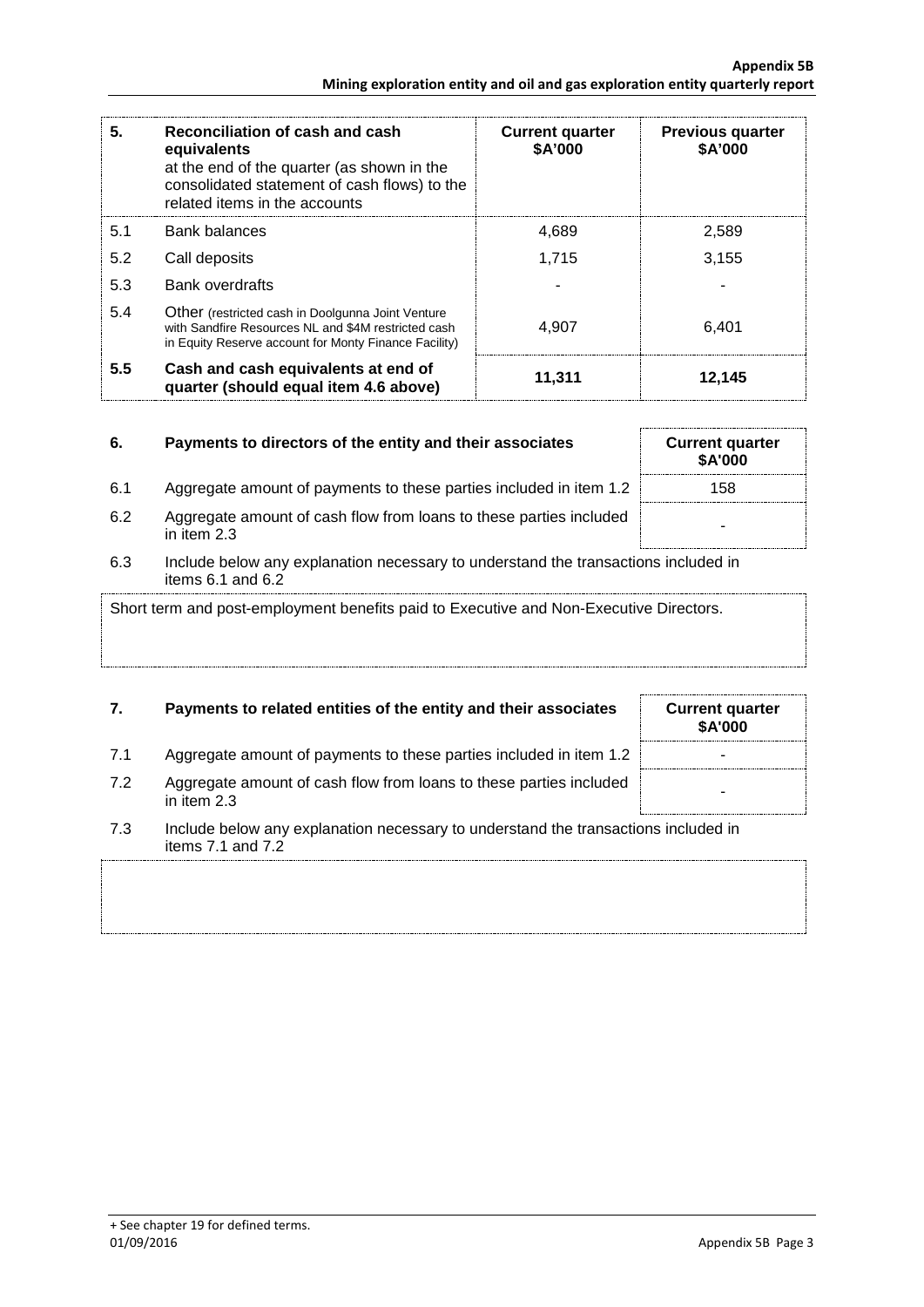- **8. Financing facilities available** *Add notes as necessary for an understanding of the position* **Total facility amount at quarter end \$AUD '000 Amount drawn at quarter end \$AUD'000** 8.1 Loan facilities 25,484 14,395 8.2 Credit standby arrangements and the standard standard standard standard standard standard standard standard standard standard standard standard standard standard standard standard standard standard standard standard st 8.3 Other (please specify) and the set of the set of the set of the set of the set of the set of the set of the set of the set of the set of the set of the set of the set of the set of the set of the set of the set of the
- 8.4 Include below a description of each facility above, including the lender, interest rate and whether it is secured or unsecured. If any additional facilities have been entered into or are proposed to be entered into after quarter end, include details of those facilities as well.

Loan facility – Monty Cu-Au Project finance facility of US\$20 Mil (undrawn balance converted at AUD/USD 0.76) provided by Taurus Mining Finance Fund at an interest rate of 6.75% p.a secured over Talisman's 30% interest in the Monty Mining Joint Venture.

| 9.  | Estimated cash outflows for next quarter | \$A'000 |
|-----|------------------------------------------|---------|
| 9.1 | Exploration and evaluation               | 1,780   |
| 9.2 | Development                              | 3,800   |
| 9.3 | Production                               |         |
| 9.4 | Staff costs                              | 170     |
| 9.5 | Administration and corporate costs       | 250     |
| 9.6 | Other                                    | 270     |
| 9.7 | Total estimated cash outflows            | 6.270   |

| 10.  | <b>Changes in</b><br>tenements<br>(items $2.1(b)$ and<br>$2.2(b)$ above)                          | <b>Tenement</b><br>reference<br>and location | Nature of interest                                         | Interest at<br>beginning of<br>quarter | Interest<br>at end of<br>quarter |
|------|---------------------------------------------------------------------------------------------------|----------------------------------------------|------------------------------------------------------------|----------------------------------------|----------------------------------|
| 10.1 | Interests in mining<br>tenements and<br>petroleum tenements<br>lapsed, relinquished<br>or reduced |                                              |                                                            |                                        |                                  |
| 10.2 | Interests in mining<br>tenements and<br>petroleum tenements<br>acquired or increased              | <b>Cobar NSW</b><br>EL 8718<br>EL 8719       | <b>Exploration Licenses</b><br><b>Exploration Licenses</b> | 0%<br>0%                               | 100%<br>100%                     |